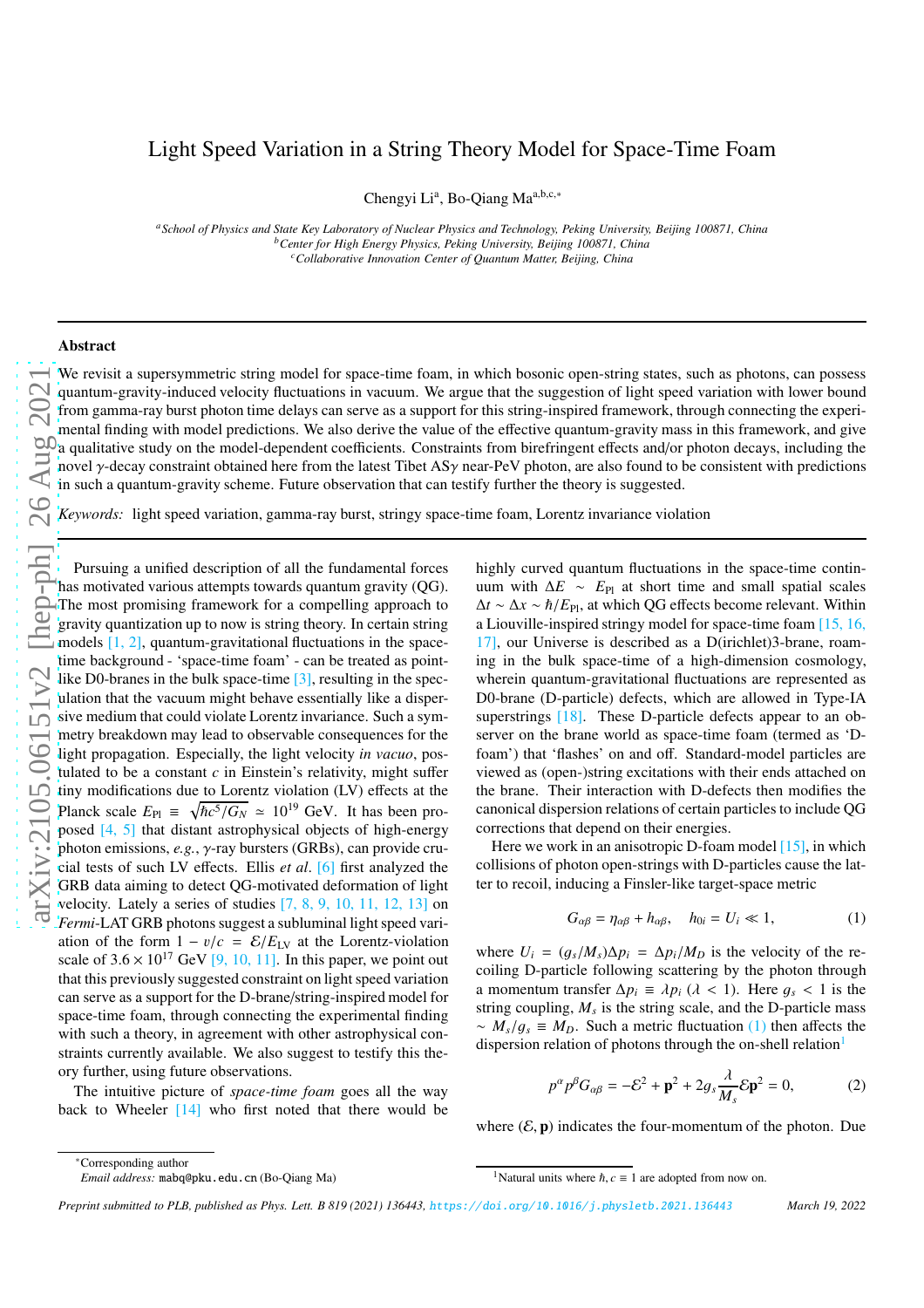to stochastic captures of the photon by multiple D-particle defects, there would be an *average* background recoil-velocity field  $\langle U_i \rangle_D \neq 0$  over the collection of D-particles encountered by the photon<sup>[2](#page-1-0)</sup>. The dispersion relation  $(2)$  then leads (on aver-age) to a deformed velocity of light in the D-brane foam<sup>[3](#page-1-1)</sup>

<span id="page-1-3"></span>
$$
c_g = 1 - 2g_s \frac{\zeta_D |\mathbf{p}|}{M_s} \simeq 1 - O\left(g_s \frac{n_D \mathcal{E}}{M_s}\right), \quad \langle \langle \lambda \rangle \rangle_D = \zeta_D > 0, \quad (3)
$$

where, to leading order,  $|\mathbf{p}| \simeq \mathcal{E}$ , and the coefficient  $\zeta_D$  depends on the density of the D-particle *nD*, which is essentially a free parameter, leaving the fact that the (stringy) QG scale  $M_{\text{OG}}$  =  $M_D/2\zeta_D$  is free to vary and, thus, needs to be determined by experiment<sup>[4](#page-1-2)</sup>. The averaged dispersion relation leads also to a non-trivial refractive index,  $\eta$  – 1, of the form

<span id="page-1-4"></span>
$$
\eta = 1 + O(\zeta_D \mathcal{E}/M_D) > 1. \tag{4}
$$

Some important remark is in order here, to make it easier as we compare the experiment with theoretical predictions in the following: (i) As seen from Eq.  $(3)$ , the above model motivates a light velocity fluctuation that grows *linearly* with the energy of that light, and (ii) such a modified velocity corresponds also to a refractive index [\(4\)](#page-1-4) which is *subluminal*. The sign of the velocity variation  $\Delta c_q \equiv c_q - 1$  was determined by the fact that the underlying string theory naturally prevents superluminal propagation. Such result can be understood physically also from the fact that the metric perturbation [\(1\)](#page-0-0) is  $\langle U \rangle$ <sub>*D*</sub>-dependent, and is consequently energy-dependent. This affects photons on their way of propagation in such a way that more energetic photons would 'see' more foam, and thus are decelerated with respect to low-energy ones, and (iii) as a result, photons are *stable*. (iv) More importantly, the light velocity [\(3\)](#page-1-3) is seen to be *helicitysymmetric*, therefore the vacuum is *not* birefringent.

It was first proposed by Amelino-Camelia *et al*. [\[4,](#page-4-3) [5\]](#page-4-4) that distant celestial sources of high energy photons, such as GRBs, pulsars and active galactic nuclei (AGNs), can play a crucial role in probing such QG-motivated deformation of light velocity. Ellis *et al*. [\[6](#page-4-5)] presented the first analysis on GRB data of photons to detect QG light speed variance. Here we indicate in the following that a recently suggested Lorentz-violating picture [\[8,](#page-4-7) [9](#page-4-8), [10,](#page-4-9) [11](#page-4-10), [12,](#page-4-11) [13](#page-4-12)] emerging from *Fermi*-LAT GRB timedelay data can serve as a support to the stringy space-time foam model discussed above.

In Refs. [\[9,](#page-4-8) [10,](#page-4-9) [11\]](#page-4-10), utilizing a phenomenological Lorentzviolation modified dispersion relation

<span id="page-1-7"></span>
$$
\mathcal{E}^2 = \mathbf{p}^2 \left[ 1 - s_n \left( \frac{|\mathbf{p}|}{E_{\text{LV},n}} \right)^n \right],\tag{5}
$$

the authors get the propagation velocity for photons as

<span id="page-1-8"></span>
$$
v = 1 - s_n \frac{n+1}{2} \left( \frac{\mathcal{E}}{E_{\text{LV},n}} \right)^n, \tag{6}
$$

where  $n = 1$  or 2 corresponds to linear or quadratic energy dependence,  $s_n = \pm 1$  is a sign factor of LV correction, and  $E_{\text{LV},n}$ is the *n*th-order Lorentz-violation scale. Analyses on GRB photons performed by the authors lead to a suggestion of a *subluminal* (*i.e.*,  $s = +1$ ) light speed variation<sup>[5](#page-1-5)</sup> in vacuum of the form  $v(\mathcal{E}) = 1 - \mathcal{E}/E_{\text{LV}}^{(\text{sub})}$  with  $E_{\text{LV}}^{(\text{sub})} = (3.60 \pm 0.26) \times 10^{17} \text{ GeV}$ , the first-order Lorentz-violation scale, which is close to the Planck energy scale  $E_{\text{Pl}} \simeq 1.22 \times 10^{19} \text{ GeV}$ . Due to the fact that there could be uncertainties coming from unknown source-intrinsic mechanisms or cosmological matter effects when analyzing the data, we should interpret this previous experimental finding as a lower bound on *subluminal* Lorentz violation with

<span id="page-1-6"></span>
$$
E_{\text{LV}}^{(\text{sub})} \gtrsim 3.60 \times 10^{17} \text{ GeV}.
$$
 (7)

It is worth noting that such a Lorentz violation bound is consistent with various constraints from high-energy  $\gamma$ -ray observations of pulsars  $[20]$ , AGNs  $[21, 22, 23]$  $[21, 22, 23]$  $[21, 22, 23]$  $[21, 22, 23]$  as well as GRBs [\[6](#page-4-5), [24](#page-4-23), [25,](#page-4-24) [26,](#page-4-25) [27,](#page-4-26) [28](#page-5-0)], and it is also compatible with the strongest robust limit to date from a recent study [\[29\]](#page-5-1) on 8 *Fermi*-LAT GRBs. We need to mention that there can be severer bounds to  $E_{\text{LV}}$  from other time-delay studies (see, *e.g.*, Ref. [\[30\]](#page-5-2)), thus more observations are needed to further verify the proposed light speed variation in previous works.

Notice that, in the above phenomenological LV picture, one of the most interesting features revealed from data analyses is that multi-GeV events from various different samples of GRBs line up surprisingly to form a 'mainline', see Refs. [\[9,](#page-4-8) [10,](#page-4-9) [11\]](#page-4-10) and [\[13\]](#page-4-12), leading towards the strong indication of a *linear energy dependence* in the speed of light,  $|v - 1| \sim O(E/E_{\text{LV}}^{\text{(sub)}})$ , rather than a quadratic (or higher-order) dependence of the photon energy, with  $E_{\text{LV}}^{(\text{sub})}$  characterizing such a linear suppression of LV exceeding a few  $\times 10^{17}$  GeV, *i.e.*, Eq. [\(7\).](#page-1-6) On the other hand, analyses on data lead also to a positive sign factor  $s = +1$ for this linear LV correction, implying that high-energy photons propagate more slowly than their low-energy counterparts, corresponding to a *subluminal photon propagation* in cosmic space. If we consider these results in terms of the photon phase velocity ~  $\mathcal{E}/|\mathbf{p}| = 1/\eta$ , taking into account Eq. [\(5\),](#page-1-7) with

$$
\eta = 1 + \frac{1}{2} s_n \left( \frac{\mathcal{E}}{E_{\text{LV},n}} \right)^n, \tag{8}
$$

the light speed variation with  $E_{\text{LV}}^{(\text{sub})} \geq 3.6 \times 10^{17}$  GeV from GRBs just indicates that the vacuum exhibits non-trivial 'optical' properties regarding an index of refraction for the photon

<span id="page-1-9"></span>
$$
\eta \simeq 1 + \beta \left(\frac{\mathcal{E}}{\text{GeV}}\right) > 1, \quad \beta \lesssim O\left(10^{-18}\right),\tag{9}
$$

<span id="page-1-0"></span><sup>&</sup>lt;sup>2</sup>To make it clear that we denote this type of averaged vacuum expectation values with the notation:  $\langle\!\langle \cdots \rangle\!\rangle_D$ , since the averaging, which depends in general on the details of the foam, cannot be performed quantitatively.

<span id="page-1-1"></span><sup>&</sup>lt;sup>3</sup>For simplicity, we omit the averaging notation for  $p_i$  and  $\mathcal{E}$ , so keep in mind that these quantities as concerned in the model denote such averages.

<span id="page-1-2"></span><sup>4</sup>We assume here a *uniform* D-particle background, *i.e.*, ζ*<sup>D</sup>* is redshift-*z*independent. Otherwise it could vary with the cosmological epoch [\[19\]](#page-4-18), then the QG scale could depend also on *z*:  $M_{\text{QG}} \rightarrow \widehat{M_{\text{QG}}}(z) \sim n_D(z)/M_s$ .

<span id="page-1-5"></span><sup>&</sup>lt;sup>5</sup>Compared to the quadratic ( $n = 2$ ) case, as illustrated in Ref. [\[9](#page-4-8)], the linear  $(n = 1)$  LV case is more favored by the data. In the case of  $n = 1$  the redundant subscripts *n* in Eqs. [\(5\)](#page-1-7) and [\(6\)](#page-1-8) are hereafter omitted.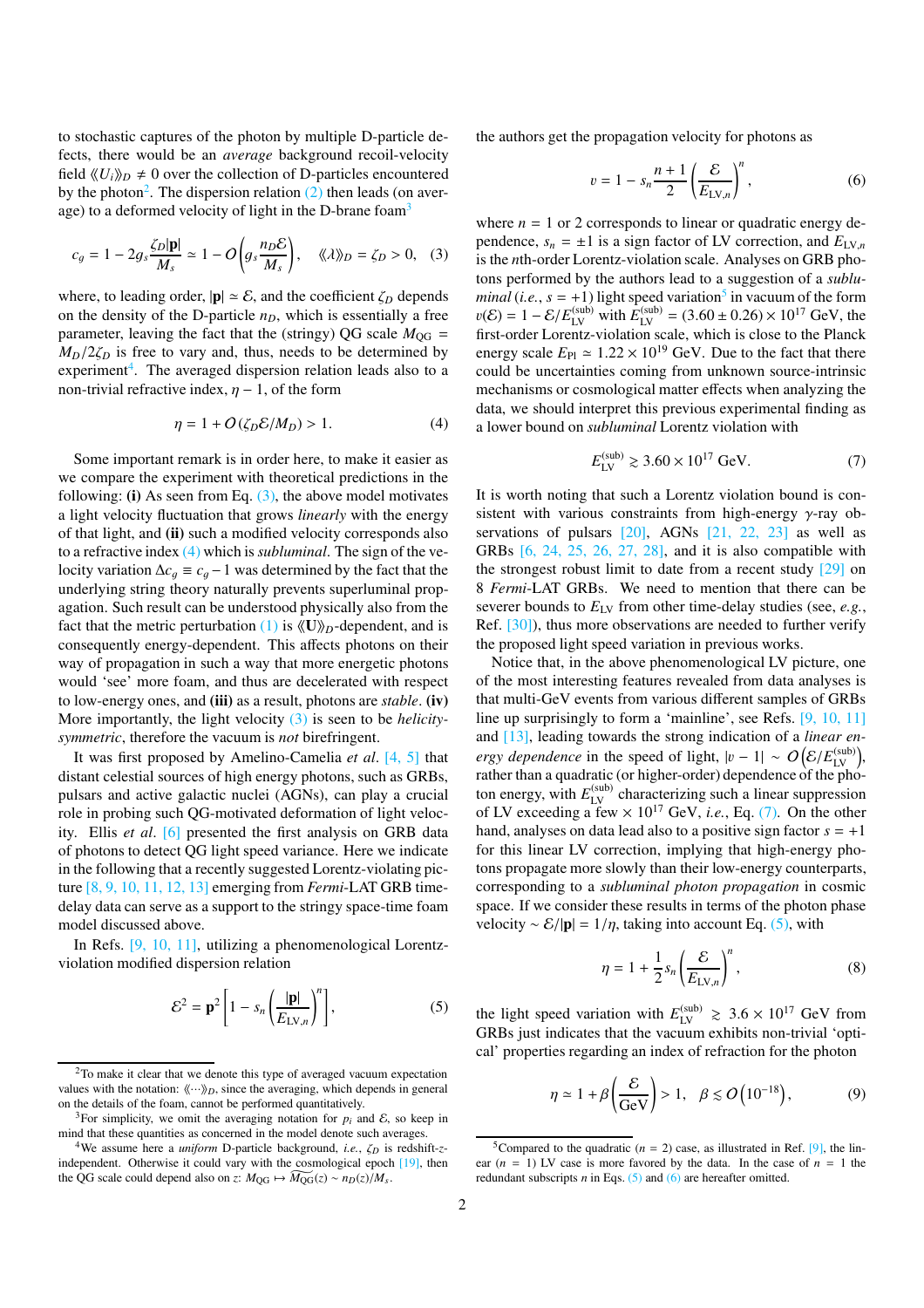where  $\beta$  is a positive numerical factor determined by Eq. [\(7\).](#page-1-6) Such phenomenon [\(9\)](#page-1-9) is exactly what the stringy space-time foam model has predicted, see Eq. [\(4\).](#page-1-4) In view of the above discussion, we emphasize again that the current photon timedelay data do favor the suggestion that photons should possess a modified *subluminal* propagation speed with Lorentz-violating terms that vary *linearly* with their energies, and now it becomes clear that these two distinct LV properties that photon must satisfy, as observed from GRB time delays [\[7,](#page-4-6) [8,](#page-4-7) [9](#page-4-8), [10,](#page-4-9) [11,](#page-4-10) [12\]](#page-4-11), indeed agree with the predictions (i) and (ii) (and consequent (iii)) of the D-particle string foam model just revisited.

With the established correspondence of the velocity from the generalized Lorentz-violation modified dispersion relation in Eq.  $(6)$  to the velocity from the D-particle foam model in Eq. [\(3\),](#page-1-3) we can relate  $M_{\text{QG}}$  to the Lorentz-violation scale  $E_{\text{LV}}^{(\text{sub})}$ LV from GRBs. Then we arrive at a relation

<span id="page-2-0"></span>
$$
M_{\rm QG} \simeq E_{\rm LV}^{(\rm sub)} \gtrsim 3.60 \times 10^{17} \,\text{GeV},\tag{10}
$$

or, equivalently we have

<span id="page-2-1"></span>
$$
\frac{g_s \zeta_D}{M_s} \simeq \frac{1}{2E_{\text{LV}}^{\text{(sub)}}} \lesssim 1.39 \times 10^{-18} \text{ GeV}^{-1}.
$$
 (11)

The result [\(10\)](#page-2-0) leads to a lower bound on the effective quantumgravity scale  $\geq 10^{17}$  GeV for the string/D-particle foam model. This is very close to the expectation that this scale is taken to be very large, typically an order of magnitude or so below the Planck scale,  $M_{\rm QG} \leq M_{\rm Pl} = O\left(10^{18} - 10^{19}\right)$  GeV, where  $M_{\rm Pl}$ may be referred to as the (reduced) Planck mass  $\sim 2 \times 10^{18}$  GeV. It is also worth mentioning that our result  $(10)$  is very similar to that obtained recently in Ref. [\[29\]](#page-5-1), where the first-order LV mass scale was studied using statistical estimators, with lower bound exceeding either  $8.4 \times 10^{17}$  GeV or  $2.4 \times 10^{17}$  GeV. Given that  $\zeta_D \leq O(1)$ , we can further deduce the constraint

$$
\frac{M_s}{g_s} < 7.20 \times 10^{17} \text{ GeV},\tag{12}
$$

which is compatible with the natural assumption [\[19\]](#page-4-18) for the value  $M_D = M_s/g_s \sim 10^{19}$  GeV of the mass of the foam defect. Meanwhile, we find that our result leads to a rough estimate about the scale  $M_s \sim 3.60 \times 10^{17}$  GeV, which gives a string mass nearly  $0.15 \times M_{\text{Pl}}$  if the quantity  $2\zeta_D g_s$  is of order 1. While in general, taking Eq.  $(11)$  into account, we can get

$$
M_s \gtrsim 7.20 \times 10^{17} \zeta_D g_s \,\text{GeV}.\tag{13}
$$

If  $\zeta_D g_s \sim O(1)$  and then an intriguing estimation of  $M_s$  is at the scale of a few  $\times 10^{17}$  GeV, which is consistent with the expectation in modern string theory that  $M_s \neq M_{Pl}$  in general. Whilst usually it is assumed in the string foam model that the combination  $\zeta_D g_s$  is (much) lower than unity, then the string scale  $M_s$  is roughly not higher than  $10^{16}$  GeV and it can be as low as a few TeV, which could be attained if  $\zeta_D \ll 1$  or  $g_s \ll 1$ . In this case, the result may be compatible with several schemes of low-scale strings  $[31, 32]$  $[31, 32]$  $[31, 32]$  in which the mass scale  $M_s$  can be decreased arbitrarily low, though it cannot be lower than a few

tens of TeV since if this were the case we should have already observed fundamental strings at the Large Hadron Collider. In addition, we can also obtain analogous estimations of the string length  $\ell_s = 1/M_s$  and the universal Regge slope  $\alpha'$  as

<span id="page-2-2"></span>
$$
\ell_s \lesssim 1.39 \times 10^{-18} \frac{1}{\zeta_D g_s} \text{ GeV}^{-1},\tag{14}
$$

$$
\alpha' \lesssim 1.93 \times 10^{-36} \frac{1}{\zeta_D^2 g_s^2} \,\text{GeV}^{-2}.\tag{15}
$$

For fundamental string length  $\ell_s$ , our estimate  $(14)$  further indicates an upper bound ~  $1.69 \times 10^{-19} \frac{1}{\zeta \rho g_s} \text{ GeV}^{-1} \left( \frac{\ell_{\text{Pl}}}{10^{-28} \text{ eV}^{-1}} \right) \approx$  $1.7 \frac{\ell_{\text{Pl}}}{\zeta \rho g_s} \sim \ell_{\text{Pl}}/n_D g_s$ , with the Planck length  $\ell_{\text{Pl}} \simeq 10^{-35}$  m.

From the above discussion, we conclude eventually that the finding of the light speed variation of the form  $v = 1 - \mathcal{E}/E_{\text{IV}}^{(\text{sub})}$ LV from GRB photons is compatible with the string-foam moti-vated deformation of light velocity [\(3\)](#page-1-3) with  $M_{\text{OG}} \ge 10^{17} \text{ GeV}$ , approaching the Planck mass, through relating the stringy QG mass scale to the linear-order Lorentz-violation scale  $E_{IV}^{(sub)}$ LV from GRBs. This fact thus can serve as a support to this type of models of string theory. Some severer limits to  $E_{LV}$  from other photon time-delay studies, as mentioned above, might be also consistent with this stringy QG theory, as long as linear suppressions of subluminal LV photon propagation is suggested from pertinent analyses on data.

However there are still several classes of complementary (astrophysical) results, which need to be assessed in our attempt to account for the experimental finding in Refs. [\[9,](#page-4-8) [10,](#page-4-9) [11](#page-4-10)] with the theory discussed here. These results are those strong constraints that come from Lorentz-violating photon decays as well as birefringence effects. Whereas, we shall point out below that these much stringent limits on  $E_{\text{LV}}$  are also consistent with the D-particle space-time foam framework.

To see this clearly, we focus first on strong constraints based on photon decay,  $\gamma \rightarrow e^+ + e^-$ , which is normally forbidden but may be kinematically allowed, due to superluminal Lorentz violation (*i.e.*,  $s = -1$ ) in Eq. [\(5\),](#page-1-7) to take place once the photon energy is above the decay threshold

<span id="page-2-4"></span>
$$
\frac{4m_e^2}{\mathcal{E}(\mathcal{E}^2 - 4m_e^2)} \le 1/E_{\text{LV}}^{\text{(sup)}},\tag{16}
$$

which reads  $\mathcal{E} \gtrsim \left(4m_e^2 E_{\text{LV}}^{(\text{sup})}\right)^{1/3} \equiv \mathcal{E}_{\text{th}}$ , after taking the electron rest mass  $m_e \approx 511 \text{ keV} \ll \mathcal{E}$  into account<sup>[6](#page-2-3)</sup>. Since photon decay in flight from the source would lead to a hard cutoff in the astrophysical spectra of gamma-rays, a lower bound for superluminal LV energy scale  $E_{\text{LV}}^{(\text{sup})}$  is then provided directly by any observed cosmic photon with energy greater than the threshold  $\mathcal{E}_{\text{th}}$ . Specifically, from Eq. [\(16\)](#page-2-4) we have

<span id="page-2-5"></span>
$$
E_{\text{LV}}^{(\text{sup})} \gtrsim 9.57 \times 10^{23} \text{ eV} \left(\frac{\mathcal{E}}{\text{TeV}}\right)^3. \tag{17}
$$

Actually, the observations of multi-TeV photons from the Crab

<span id="page-2-3"></span><sup>&</sup>lt;sup>6</sup>We have neglected any Lorentz violation effect for electrons, since it has been severely constrained by the absence of the vacuum Cherenkov effect.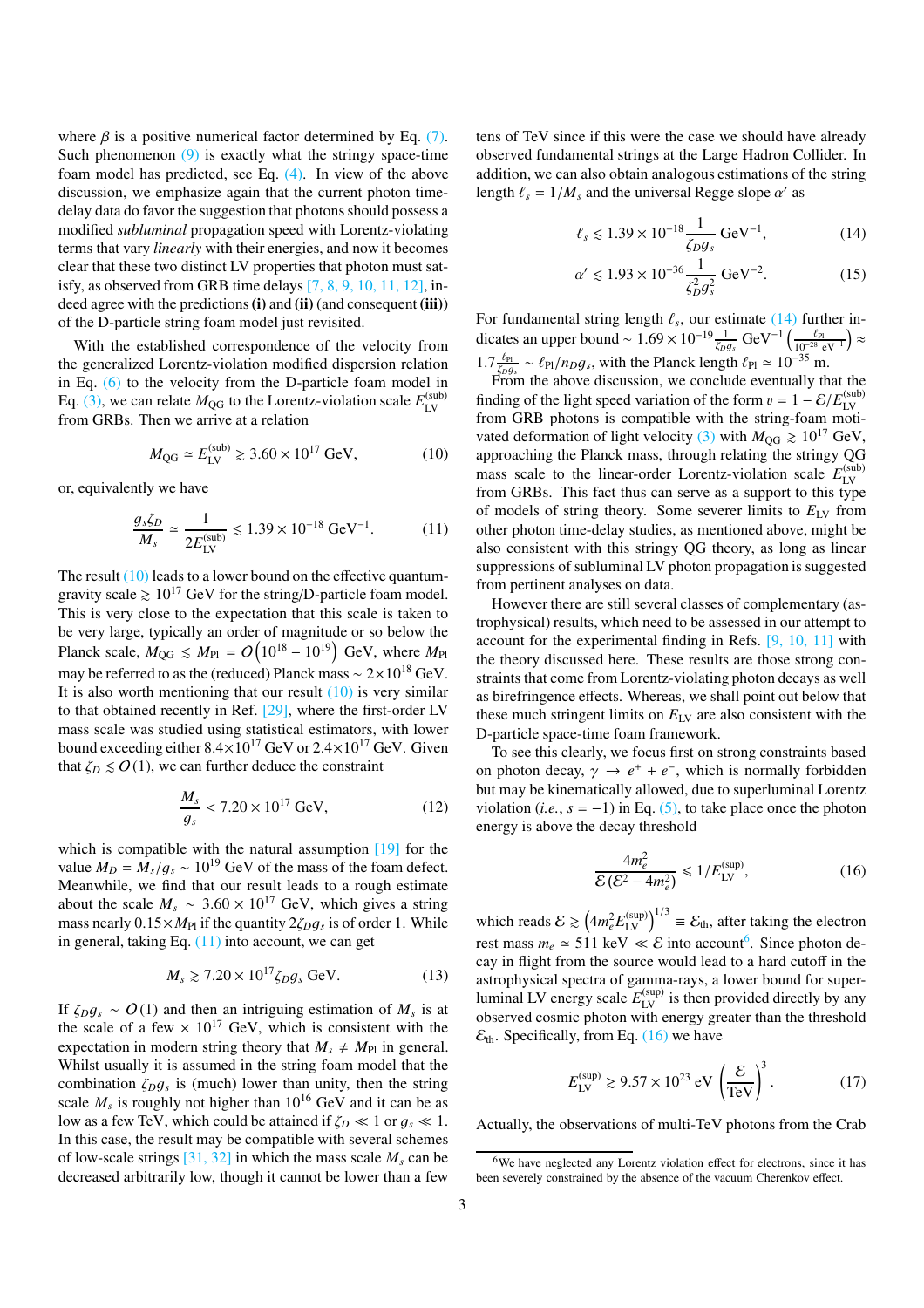Nebula have already cast stringent limits [\[33](#page-5-5)] with the relevant scale constrained to the level  $E_{\text{LV}}^{\text{(sup)}} \gtrsim 10^{20} \text{ GeV}$ . A tighter result comes from recent observations of  $\gamma$ -rays around 100 TeV with HAWC [\[34](#page-5-6)]. Therein a  $2\sigma$  constraint is deduced to be  $E_{LV}^{(\text{sup})}$  >  $2.22 \times 10^{22}$  GeV. However, thanks to the most recent detection of Galactic γ-rays with energies up to nearly 1 PeV reported by the Tibet AS $\gamma$  collaboration [\[35\]](#page-5-7), here we can obtain the strongest constraint to date, by inserting the highest energy of the observed photon,  $\mathcal{E}_{\text{max}} = 957(^{+166}_{-141}) \text{ TeV}$  into Eq. [\(17\),](#page-2-5)

<span id="page-3-0"></span>
$$
E_{\text{LV}}^{(\text{sup})} \gtrsim 8.39_{-3.19}^{+5.17} \times 10^{23} \text{ GeV},\tag{18}
$$

over about 68000 times the Planck energy, hence we have an improvement of 1 to 3 orders of magnitude over previous limits to superluminal photon decay. Obviously, these strong constraints just indicate that there is *no* such a cutoff compatible with Lorentz-violating  $\gamma$ -decay in the measured spectra, such that those very-high-energy  $\gamma$ -ray photons of TeV energies could travel to the Earth without undergoing a rapid self-decay on their way of propagation. This is exactly what the D-particle foam model has expected, that is the prediction (iii), as mentioned. Indeed, in the D-brane space-time foam photon openstrings *only* possess *subluminal* dispersion relations, as seen from Eqs. [\(3\)](#page-1-3) and [\(4\)](#page-1-4) and/or characterized by  $\zeta_D > 0$ , without any suggestion of superluminal propagation. Photons are therefore *stable* (*i.e.*, do *not* decay), and hence using the results based on superluminal dominant phenomena (*e.g.*, γ-decays) such as Eq. [\(18\),](#page-3-0) one cannot derive the related constraints to the QG coefficient  $M_D/\zeta_D$  ( $\simeq M_{\text{QG}}$ ). Thus there is, essentially, *no* incompatibility between these very strong  $\gamma$ -decay limits with our main result  $(11)$  (or  $(10)$ ) just presented.

Following that same logic, we shall see that similar arguments can be applied to those studies on vacuum birefringence, which is normally absent but can be motivated by the reflexion symmetry (parity/CPT) violation in Eq. [\(5\).](#page-1-7) For photons with such *birefringent* dispersion relations, the velocity variation of two polarization modes  $(h_{+})$  is given by

<span id="page-3-1"></span>
$$
\Delta v \left( \mathcal{E}, h_{\pm} \right) = \mp \mathcal{E} / E_{\text{LV}}^{\text{(bire)}},\tag{19}
$$

where we write explicitly the LV sign factor, and with also the requirement that the subluminal and superluminal parts of [\(5\)](#page-1-7) induce the same amounts of variation, as commonly assumed in some field-theoretic LV models. Here  $E_{\text{LV}}^{(\text{bire})}$  governs the magnitude of CPT-odd LV effects, such as the helicity dependence of the group velocity. Strong constraints on  $E_{LV}^{(bire)}$  have been set in astroparticle physics by wide studies on polarimetric mea-surements [\[36](#page-5-8)] from various sources over years. For instance, the observation of polarized lights from the Crab Nebula [\[37](#page-5-9)] has constrained the birefringence propagation in Eq. [\(19\)](#page-3-1) to the level  $E_{LV}^{(\text{bire})} > 1.3 \times 10^{28}$  GeV at  $2\sigma$ , and the most strin-gent constraint comes from GRB 061122 [\[38\]](#page-5-10) with the relevant scale determined to be  $E_{\text{LV}}^{\text{(bire)}} \gtrsim 1.2 \times 10^{35} \text{ GeV}$ , tightening by seven orders of magnitude the Crab Nebula constraint, and strikingly, by about thirteen-order over the earliest result [\[39](#page-5-11)] from the radio galaxy 3C 256. These previous limits on the relative speed difference [\(19\)](#page-3-1) almost rule out LV-motivated birefringence, indicating that photon propagation in vacuum should *not* be birefringent. Again we see that this coincides exactly with the last but not least prediction  $(iv)$  of the space-time foam model. Specifically, since the coupling of the photon to the quantum D-brane foam is independent of photon polarization vector, as mentioned above, photons with opposite 'helicities' but the same frequency would propagate at an identical velocity with  $M<sub>OG</sub>$ -suppressed variation from the absolute speed of light

<span id="page-3-2"></span>
$$
\Delta c_g(\mathcal{E}) \simeq -n_D g_s \mathcal{E}/M_s, \text{ for states } h_+, h_-, \tag{20}
$$

and, as a result, the usual degeneracy of light speed amongst polarizations is retained while Lorentz invariance does not hold. This fact implies that those polarimetric observation cannot be used to bound the light velocity deformation  $(3)$  emerged in the D-foam model. Thus those tight restrictions to  $E_{\text{LV}}^{\text{(bire)}}$  in Eq. [\(19\)](#page-3-1) cannot translate to upper limits for the quantity  $n_D g_s/M_s$  entailed in the theory (see Eq. [\(20\)\)](#page-3-2), thereby, again, producing *no* incompatibility with that given in Eqs.  $(10)$  and  $(11)$ .

Actually, from another point of view, since the LV photon decay and vacuum birefringence are absent in the D-particle foam model, it is very natural to expect that no observation would favor these two distinct phenomena to take place for photons, therefore, any attempts to search for these LV phenomena using high-energy γ-ray measurements would necessarily result in very tight constraints to certain types (*i.e.*, superluminal type and/or birefringent type) of Lorentz violation. Obviously, this is exactly the situation for current observational results, such as those strong astrophysical constraints, as discussed, including also our lower limit  $(18)$  for photon decay, based on the latest near-PeV event detected by the Tibet AS array.

Hence, we conclude that the current *non-observation* of superluminal photon decay phenomena and/or detectable birefringence effects can therefore serve as complementary supports for the theory discussed at the beginning.

It is also worth mentioning that, with the improvement of thirteen orders of magnitude over the past two decades, we could expect to have extra improvements on constraining possible vacuum birefringence. The situation for those effects due to superluminal Lorentz violation (*e.g.*, γ-decays) would be significantly improved as well in the future thanks to HAWC, the Tibet  $AS\gamma$ , and the new-generation cosmic-ray observatory LHAASO [\[40](#page-5-12)], which should be able to perform more precise measurements of ultra-high-energy cosmic photons that could be used to strengthen our constraint  $(18)$  at present from the  $AS\gamma$  experiment. If more stringent bound can be cast indeed with the future observation, then this would be a strong sign of the absence of these LV phenomena, as indicated by the theory (see predictions (iii) and (iv)), for reasons explained above, and therefore could serve as strong support for the theory.

We close by recalling that the linearly energy-dependent light velocity deformation which is subluminal but not birefringent emerges from a Type-IA string theory model for space-time foam. Given that high-energy astrophysical observations provide sensitive probes of such quantum-gravitational fluctuations in the velocity of light, we suggest that the light speed variation with  $E_{\text{LV}}^{\text{(sub)}} \ge 10^{17} \text{ GeV}$  $E_{\text{LV}}^{\text{(sub)}} \ge 10^{17} \text{ GeV}$  $E_{\text{LV}}^{\text{(sub)}} \ge 10^{17} \text{ GeV}$  from GRB photons [\[7](#page-4-6), [8](#page-4-7), [9](#page-4-8), 10, [11](#page-4-10), [12\]](#page-4-11)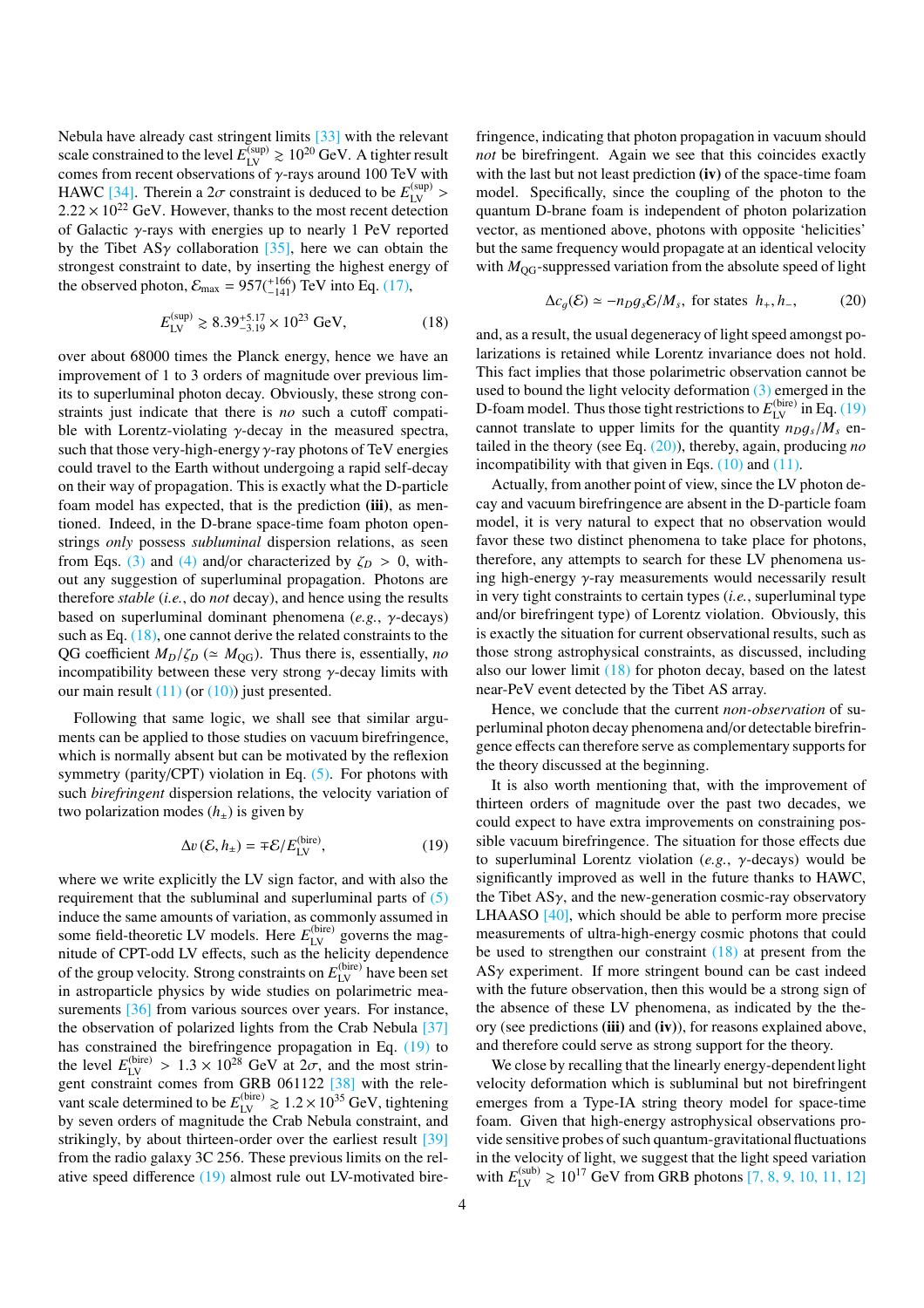can serve as a support for such theory, while being compatible with other astrophysical results, available today, based on photon decays and/or birefringent effects. Meanwhile, we extract a novel constraint to superluminal Lorentz-violation scale from the Tibet ASγ near-PeV event to ~  $8.39 \times 10^{23}$  GeV, which turns out to be the tightest LV photon decay limit reported so far, improved by about 1 to 3 orders of magnitude than those previous values in Refs. [\[33,](#page-5-5) [34](#page-5-6)]. Again this result serves as a complementary evidence to support the D-particle/string foam model. We thus reveal the possibility that the propagation anomalies of photons in cosmic space might have a realistic string-theory origin. Such observations can also provide hints for an interesting and long-lasting conjecture that space-time may not be the same as we usually perceive, but might exhibit 'foamy' structures at tiny scales, thus could provide hopefully key insight into the nature of our Universe.

## Acknowledgements

We are grateful for useful discussions with Tianjun Li. This work is supported by National Natural Science Foundation of China (Grant No. 12075003).

### References

#### References

- <span id="page-4-0"></span>[1] J. R. Ellis, N. E. Mavromatos, D. V. Nanopoulos, Quantum gravitational diffusion and stochastic fluctuations in the velocity of light, Gen. Rel. Grav. 32 (2000) 127, <https://doi.org/10.1023/A:1001852601248>, arXiv:gr-qc/9904068.
- <span id="page-4-1"></span>[2] J. R. Ellis, N. E. Mavromatos, D. V. Nanopoulos, Dynamical formation of horizons in recoiling D-branes, Phys. Rev. D 62 (2000) 084019, <https://doi.org/10.1103/PhysRevD.62.084019>, arXiv:gr-qc/0006004.
- <span id="page-4-2"></span>[3] J. R. Ellis, N. E. Mavromatos, D. V. Nanopoulos, M. Westmuckett, Liouville cosmology at zero and finite temperatures, Int. J. Mod. Phys. A 21 (2006) 1379, <https://doi.org/10.1142/S0217751X06028990>, arXiv:gr-qc/0508105.
- <span id="page-4-3"></span>[4] G. Amelino-Camelia, J. R. Ellis, N. E. Mavromatos, D. V. Nanopoulos, Distance measurement and wave dispersion in a Liouville-string approach to quantum gravity, Int. J. Mod. Phys. A 12 (1997) 607, <https://doi.org/10.1142/S0217751X97000566>, arXiv:hepth/9605211.
- <span id="page-4-4"></span>[5] G. Amelino-Camelia, J. R. Ellis, N. E. Mavromatos, D. V. Nanopoulos, S. Sarkar, Tests of quantum gravity from observations of γ-ray bursts, Nature 393 (1998) 763, <https://doi.org/10.1038/31647>, arXiv:astroph/9712103.
- <span id="page-4-5"></span>[6] J. R. Ellis, K. Farakos, N. E. Mavromatos, V. A. Mitsou, D. V. Nanopoulos, Astrophysical probes of the constancy of the velocity of light, Astrophys. J. 535 (2000) 139, <https://doi.org/10.1086/308825>, arXiv:astro-ph/9907340.
- <span id="page-4-6"></span>[7] L. Shao, Z. Xiao, B.-O. Ma, Lorentz violation from cosmological objects with very high energy photon emissions, Astropart. Phys. 33 (2010) 312, <https://doi.org/10.1016/j.astropartphys.2010.03.003>, arXiv:0911.2276.
- <span id="page-4-7"></span>[8] S. Zhang, B.-Q. Ma, Lorentz violation from gamma-ray bursts, Astropart. Phys. 61 (2015) 108, <https://doi.org/10.1016/j.astropartphys.2014.04.008>, arXiv:1406.4568.<br>H. Xu, B.-Q.
- <span id="page-4-8"></span>[9] H. Xu, B.-Q. Ma, Light speed variation from gamma-ray bursts, Astropart. Phys. 82 (2016) 72, <https://doi.org/10.1016/j.astropartphys.2016.05.008>, arXiv:1607.03203.
- <span id="page-4-9"></span>[10] H. Xu, B.-Q. Ma, Light speed variation from gamma ray burst GRB 160509A, Phys. Lett. B 760 (2016) 602, <https://doi.org/10.1016/j.physletb.2016.07.044>,
- <span id="page-4-10"></span>arXiv:1607.08043.<br>[11] H. Xu, B.-Q. Ma, Regularity of high energy photon events from gamma ray bursts, JCAP 1801 (2018) 050, <https://doi.org/10.1088/1475-7516/2018/01/050>, arXiv:1801.08084.
- <span id="page-4-11"></span>[12] Y. Liu, B.-Q. Ma, Light speed variation from gamma ray bursts: criteria for low energy photons, Eur. Phys. J. C 78 (2018) 825, <https://doi.org/10.1140/epjc/s10052-018-6294-y>, arXiv:1810.00636.
- <span id="page-4-12"></span>[13] G. Amelino-Camelia, G. D'Amico, G. Rosati, N. Loret, In-vacuo-dispersion features for gamma-ray-burst neutrinos and photons, Nature Astron. 1 (2017) 0139, <https://doi.org/10.1038/s41550-017-0139>, arXiv:1612.02765.
- <span id="page-4-13"></span>[14] J. A. Wheeler, K. Ford, M. Goldhaber, Geons, black holes, and quantum foam: a life in physics, Physics Today 52 (1998) 63, <https://doi.org/10.1063/1.882666>.
- <span id="page-4-14"></span>[15] J. R. Ellis, N. E. Mavromatos, M. Westmuckett, Supersymmetric D-brane model of space-time foam, Phys. Rev. D 70 (2004) 044036, <https://doi.org/10.1103/PhysRevD.70.044036>, arXiv:gr-qc/0405066.
- <span id="page-4-15"></span>[16] J. R. Ellis, N. E. Mavromatos, D. V. Nanopoulos, Derivation of a vacuum refractive index in a stringy space-time foam model, Phys. Lett. B 665 (2008) 412, <https://doi.org/10.1016/j.physletb.2008.06.029>, arXiv:0804.3566.
- <span id="page-4-16"></span>[17] T. Li, N. E. Mavromatos, D. V. Nanopoulos, D. Xie, Time delays of strings in D-particle backgrounds and vacuum refractive indices, Phys. Lett. B 679 (2009) 407, <https://doi.org/10.1016/j.physletb.2009.07.062>, arXiv:0903.1303.
- <span id="page-4-17"></span>[18] J. H. Schwarz, Some properties of type I' string theory, in: M.A. Shifman (Ed.), The Many Faces of the Superworld, 2000, pp. 388- 397, [https://doi.org/10.1142/9789812793850\\_0023](https://doi.org/10.1142/9789812793850_0023), arXiv:hepth/9907061.
- <span id="page-4-18"></span>[19] N. E. Mavromatos, Probing Lorentz violating (stringy) quantum space-time foam, AIP Conf. Proc. 1196 (2009) 169, <https://doi.org/10.1063/1.3284380>, arXiv:0909.2319.
- <span id="page-4-19"></span>[20] B. Zitzer [VERITAS Collaboration], Lorentz invariance violation limits from the Crab Pulsar using VERITAS, PoS ICRC 2013 (2013), arXiv:1307.8382.
- <span id="page-4-20"></span>[21] C. Romoli, et al. [H.E.S.S. Collaboration], Observation of the extremely bright flare of the FSRQ 3C279 with H.E.S.S. II, PoS ICRC 2017 (2018) 649, <https://doi.org/10.22323/1.301.0649>, arXiv:1708.00882.
- <span id="page-4-21"></span>[22] H. Abdalla, et al. [H.E.S.S. Collaboration], The 2014 TeV  $\gamma$ -ray flare of Mrk 501 seen with H.E.S.S.: temporal and spectral constraints on Lorentz invariance violation, Astrophys. J. 870 (2) (2019) 93, <https://doi.org/10.3847/1538-4357/aaf1c4>, arXiv:1901.05209.<br>[23] H. Li, B.-Q. Ma, Light speed variation from ac-
- <span id="page-4-22"></span>speed variation from active galactic nuclei, Sci. Bull. 65 (2020) 262, <https://doi.org/10.1016/j.scib.2019.11.024>, arXiv:2012.06967.
- <span id="page-4-23"></span>[24] J. R. Ellis, N. E. Mavromatos, D. V. Nanopoulos, A. S. Sakharov, E. K. G. Sarkisyan, Robust limits on Lorentz violation from gamma-ray bursts, Astropart. Phys. 25 (2006) 402, <https://doi.org/10.1016/j.astropartphys.2006.04.001>,<br>arXiv:0712.2781 [Corrigendum 29 (2008) arXiv:0712.2781 [Corrigendum 29 (2008) 158, <https://doi.org/10.1016/j.astropartphys.2007.12.003>, arXiv:astro-ph/0510172].
- <span id="page-4-24"></span>[25] J. Bolmont, A. Jacholkowska, J. L. Atteia, F. Piron, G. Pizzichini, Study of time lags in HETE-2 gamma-ray bursts with redshift: search for astrophysical effects and a quantum gravity signature, Astrophys. J. 676 (2008) 532, <https://doi.org/10.1086/527524>, arXiv:astro-ph/0603725.
- <span id="page-4-25"></span>[26] Z. Chang, X. Li, H. N. Lin, Y. Sang, P. Wang, S. Wang, Constraining Lorentz invariance violation from the continuous spectra of short gamma-ray bursts, Chin. Phys. C 40 (4) (2016) 045102, <https://doi.org/10.1088/1674-1137/40/4/045102>,
- <span id="page-4-26"></span>[27] M. G. Bernardini, G. Ghirlanda, S. Campana, et al., Limits on quantum gravity effects from *Swift* short gamma-ray bursts, Astron. Astrophys. 607 (2017) A121, <https://doi.org/10.1051/0004-6361/201731332>,